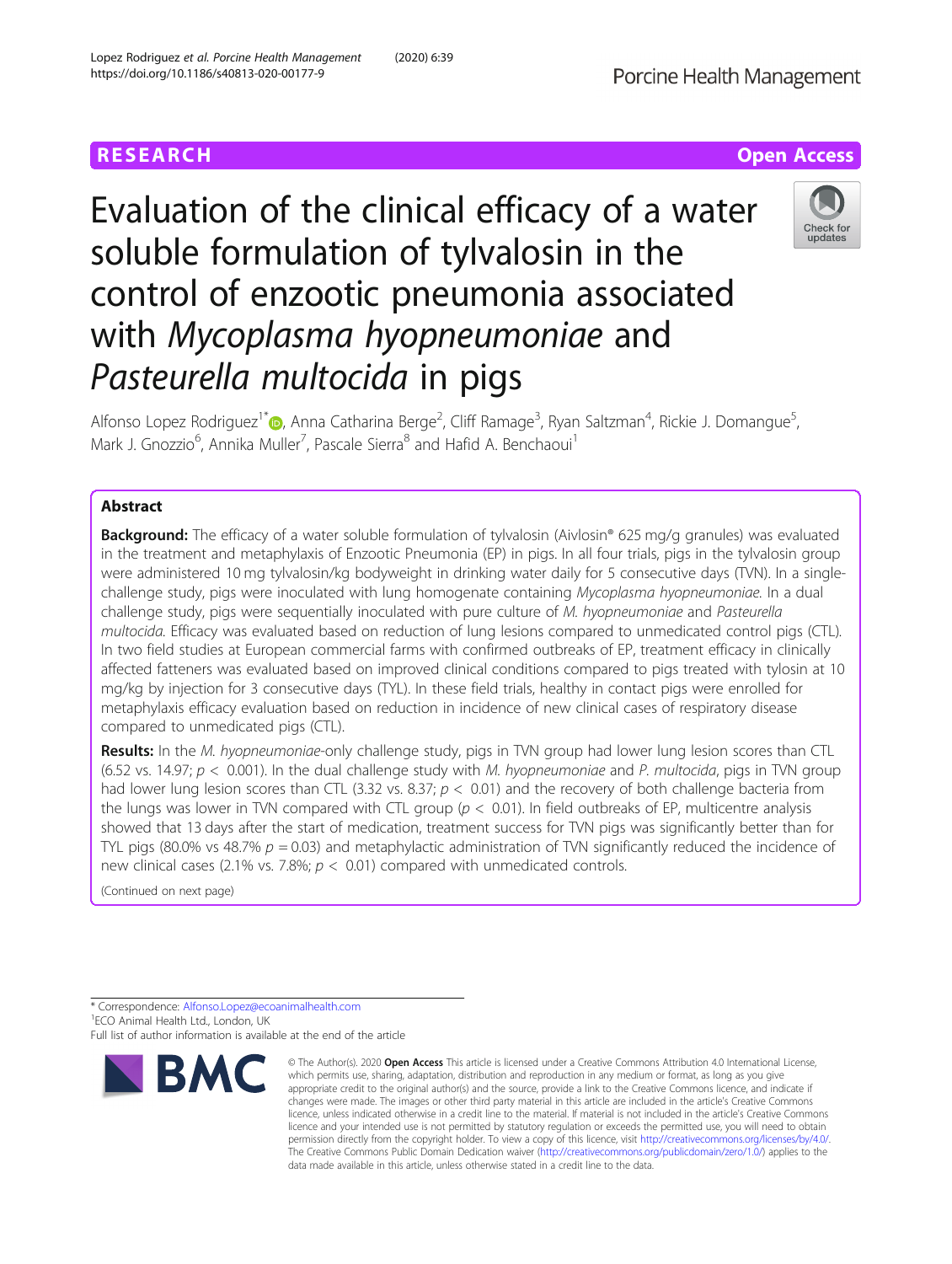#### (Continued from previous page)

**Conclusions:** Tylvalosin at 10 mg/kg daily for 5 days in drinking water was safe and effective in the treatment and metaphylaxis of EP in pigs associated with infections of M. hyopneumoniae either alone or in combination with P. multocida under both experimental challenge and field natural infection conditions.

Keywords: Tylvalosin, Macrolide, Aivlosin, Mycoplasma hyopneumoniae, Enzootic pneumonia, Porcine respiratory disease

## Background

Mycoplasma hyopneumoniae is the primary causative agent implicated in Enzootic Pneumonia (EP) in pigs [[1](#page-9-0), [2\]](#page-9-0). However, in field outbreaks the condition is frequently complicated by secondary bacterial infections with a range of bacterial pathogens, commonly including Pasteurella multocida, Bordetella bronchiseptica and Glässerella (formerly Haemophilus parasuis) [\[1](#page-9-0), [2](#page-9-0)]. Enzootic Pneumonia is a major problem affecting growing pigs worldwide with a range of symptoms, including pyrexia and coughing, and the development of pneumonic lesions in the lung, leading to reductions in feed conversion efficiency and growth rates  $[1, 2]$  $[1, 2]$  $[1, 2]$  $[1, 2]$ . The condition is multifactorial whereby factors such as stocking density and housing design, as well as environmental and climatic variables can all affect the severity of an outbreak, making effective control an ongoing challenge for clinicians and farmers. In order to control an outbreak within a unit and to maintain the welfare of affected animals, the judicious use of antimicrobials is often necessary, both to treat pigs showing clinical disease and to minimise the spread of infection to in-contact animals [[1,](#page-9-0) [2](#page-9-0)]. To do this, an effective antimicrobial needs to be administered and in many cases macrolide antibiotics have been shown to be efficacious for this purpose [\[3](#page-9-0)–[5\]](#page-9-0). However, it can be challenging to administer injectable medication to all animals in a group without inducing additional stress and worsening the clinical presentation. In this context, the use of a formulation that can be administered via the drinking water may be a preferable approach. The objective of these studies was to determine the clinical efficacy of a water-soluble formulation containing tylvalosin (Aivlosin® 625 mg/g granules for use in drinking water, ECO Animal Health) administered via drinking water at 10 mg/kg bodyweight against EP associated with M. hyopneumoniae, either alone or combined with P. multocida. Efficacy was evaluated both in experimental challenge models and also in natural infections under representative field conditions in the EU.

#### Results

## Challenge studies

Lung lesions

Lopez Rodriguez et al. Porcine Health Management (2020) 6:39 Page 2 of 11

Following challenge with M. hyopneumoniae only (Mhyop-only study), mean lung lesion scores at necropsy on Day 28 post challenge were 56% lower for pigs

treated with tylvalosin (TVN) compared with unmedicated control pigs (CTL) (6.52 vs. 14.97;  $p < 0.01$ ) (Fig. [1](#page-2-0)).

In the dual-challenge study (Mhyop+Pm study), at necropsy on Day 28 post M. hyopneumoniae challenge (14 days post P. multocida challenge), mean lung lesion scores in TVN were 60% lower than for CTL (3.32 vs. 8.37;  $p < 0.01$ ).

## Microbiological recovery

In the Mhyop-only challenge study, the M. hyopneumoniae DNA copies by polymerase chain reaction (PCR) in bronchoalveolar lavage (BAL) collected at necropsy were significantly lower for TVN than for CTL ( $p < 0.01$ ; Fig. [2](#page-3-0)).

In the Mhyop+Pm challenge study, the mean recovery of M. hyopneumoniae by culture from BAL collected at necropsy was lower for TVN than CTL  $(p < 0.01;$  Fig. [3](#page-3-0)) and all pigs were negative in 4 out of 11 pens in TVN whereas all pens in CTL had at least one pig positive (Fig. [3](#page-3-0)). Furthermore, significantly more pigs (70.5%) in TVN were negative on BAL culture for M. hyopneumoniae compared to only 2.3% of pigs in CTL ( $p < 0.01$ ). In this Mhyop+Pm dual challenge study, the mean P. multocida count was lower in TVN compared with CTL  $(p < 0.01$ ; Fig. [3\)](#page-3-0) and there was no isolation of *P. multo*cida in 3 of 11 pens in TVN, whereas all pens in CTL had at least one pig positive (Fig. [3](#page-3-0)). Furthermore, significantly more pigs (70.5%) in TVN were negative on culture for P. multocida compared to only 29.5% of pigs in CTL  $(p < 0.01)$ .

## Clinical observations

In the Mhyop-only challenge study, pigs in TVN coughed significantly less than those in CTL with least squares mean scores of 11.1 vs. 23.5, respectively ( $p < 0.01$ ).

In the Mhyop+Pm challenge study, demeanour, nasal discharge or coughing were virtually absent in all animals and no significant differences were found between the two groups. Mean respiration scores were numerically lower in TVN than CTL  $(0.15 \text{ vs. } 0.21; p = 0.07)$ .

#### Weight gain and feed intake parameters

Daily weight gain in the Mhyop-only challenge study was improved in TVN compared to CTL (0.72 vs. 0.64 kg/pig/day;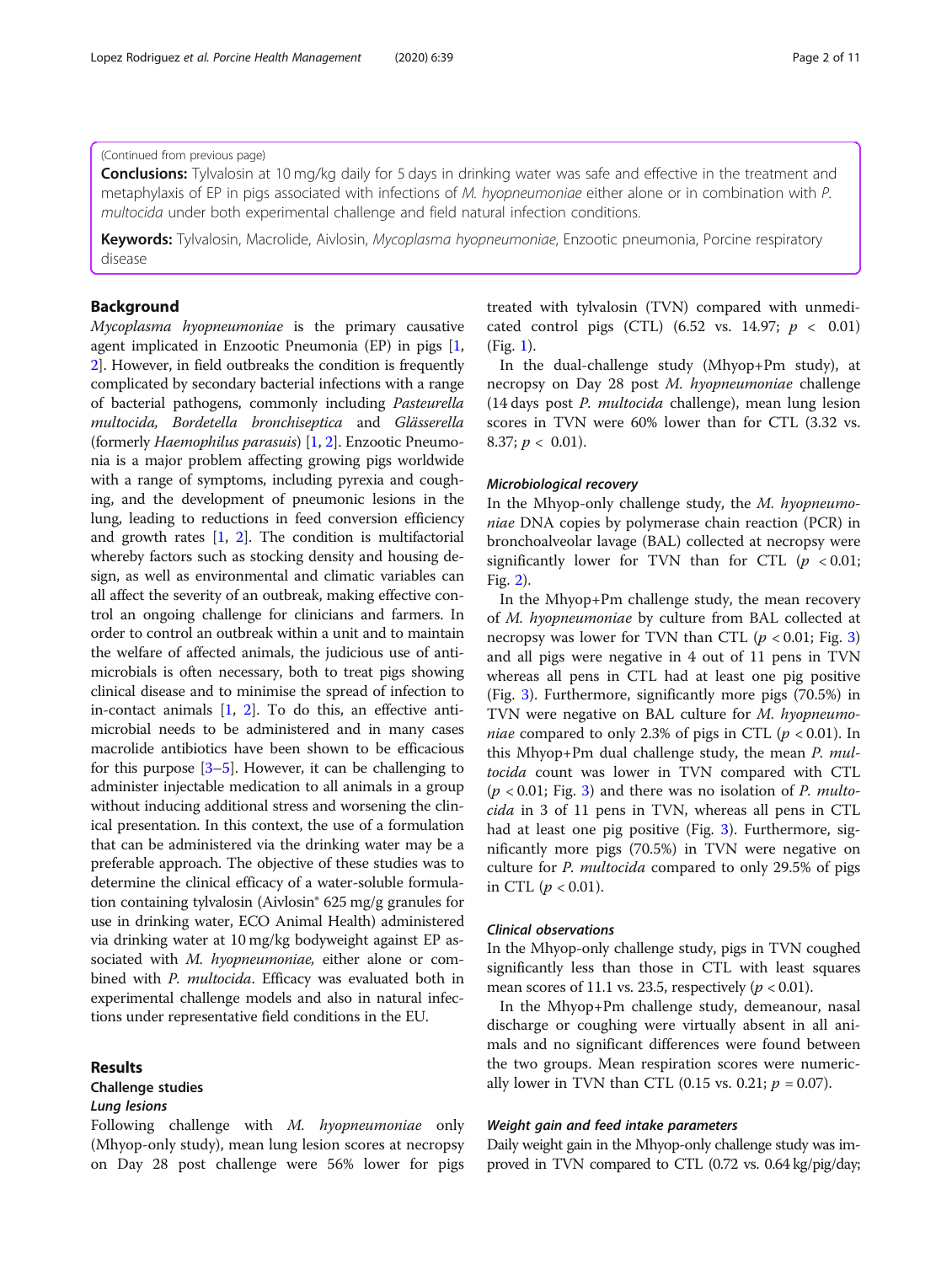<span id="page-2-0"></span>

 $p < 0.01$ ). Mean feed consumption was also improved in TVN compared to CTL (1.19 vs. 1.12 kg/day;  $p = 0.02$ ) and feed conversion ratio was significantly better in TVN pigs compared to CTL pigs (1.66 vs. 1.73;  $p = 0.02$ ).

In the Mhyop+Pm challenge study, average daily weight gain was numerically but not significantly higher for TVN than CTL pigs (0.62 vs. 0.55 kg/pig/day;  $p =$ 0.11). There were no differences in daily feed intake but the feed conversion ratio was significantly better in TVN compared to CTL pigs  $(1.57 \text{ vs. } 1.83; p < 0.01)$ .

## Field studies

#### Treatment efficacy

Treatment success was significantly higher for TVN compared with TYL ( $p = 0.03$ ) when data were combined across the study sites (Table [1](#page-4-0)). In Hungary, TVN treatment success was not significantly higher than TYL  $(p =$ 1.00), whereas in France treatment success rate was sig-nificantly higher for TVN than TYL (Table [1;](#page-4-0)  $p = 0.01$ ). The non-inferiority of TVN to TYL was confirmed in both sites as well as in combined data analysis (Table [1](#page-4-0)).

### Metaphylactic efficacy

From treatment completion to study end, the risk of becoming clinically ill was significantly lower in TVN pigs

compared to CTL pigs in Hungary ( $p = 0.03$ ) and in France  $(p = 0.02)$  $(p = 0.02)$  $(p = 0.02)$  (Table 2). The combined data from the two sites also showed that the risk of becoming clinically ill was lower in TVN pigs compared to untreated animals ( $p < 0.01$ ; Table [2\)](#page-4-0).

From Day 1 to Day 13, the survival analysis log-rank statistics on combined data of both sites showed that the percentage of pigs becoming ill was significantly higher for CTL pigs than for TVN pigs (Fig. [4](#page-4-0);  $p = 0.04$ ).

#### Safety

No drug related adverse events occurred in any pigs during these 4 studies and no injection site reactions were observed in any animal following injection with TYL or any rescue medication in the field studies.

## **Discussion**

Tylvalosin is known to have efficacy against M. hyopneu*moniae* and the premix formulation (Aivlosin<sup>®</sup> 42.5 mg/g premix for medicated feeding stuff) and oral powder formulation (Aivlosin® 42.5 mg/g oral powder for pigs) of tylvalosin are licensed in the EU for the treatment and metaphylaxis of EP [[3\]](#page-9-0). Recently, the Committee for Veterinary Medicinal Products (CVMP) granted approval for the water-soluble formulation (Aivlosin $\degree$  625 mg/g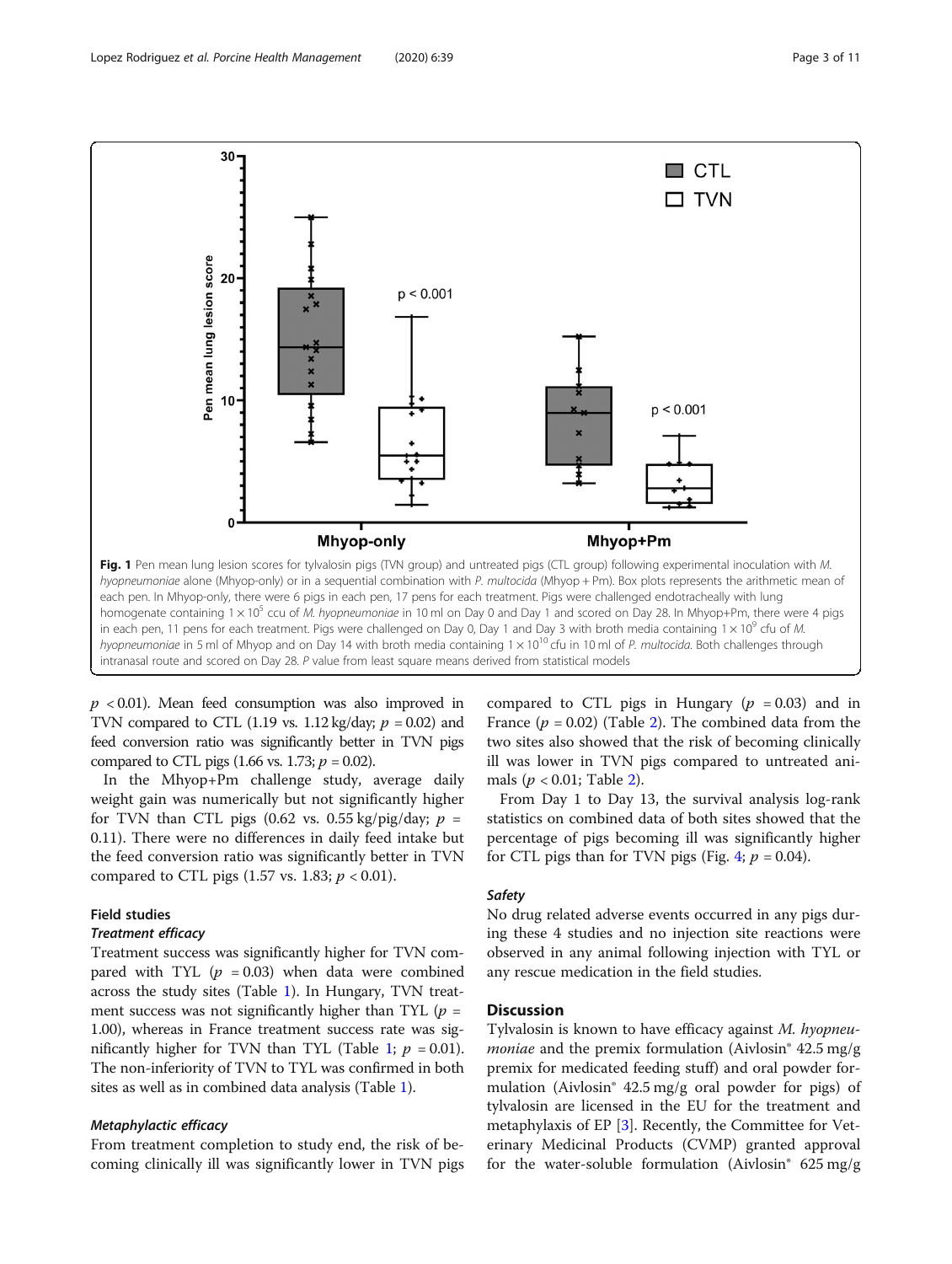<span id="page-3-0"></span>

granules for use in drinking water) for the same indication against EP. The studies summarised in this article were undertaken to determine the efficacy against EP of the water-soluble formulation at the dose rate of 10 mg tylvalosin/kg bodyweight.

Infection with M. hyopneumoniae results in lung lesions and mild clinical disease that may impact the growth and feed conversion efficiency of affected pigs, as was observed in the challenge studies even in relatively short time periods. In cases of EP, combined infections with secondary bacteria are common and tend to result in a more severe pneumonia and clinical disease [\[1](#page-9-0), [2](#page-9-0)]. P. multocida is one of the most common secondary pathogens isolated from cases of EP [[6\]](#page-10-0). In order to mimic EP, pigs were inoculated concurrently with P. multocida in one of the two experimental models reported here.

Challenge studies were successful as they induced lung lesions and clinical disease comparable to published literature  $[7-11]$  $[7-11]$  $[7-11]$ . It is known that clinical disease is generally mild in both single and dual infection challenge models and therefore the key parameters for measurement of efficacy against EP in challenge studies were lung lesions and recovery of infectious agents (M. hyop*neumoniae* and *P. multocida*)  $[7-11]$  $[7-11]$  $[7-11]$ . Both variables were significantly improved by tylvalosin, indicating



good efficacy. Lower lung lesion scores were observed in pigs in the combined challenge study compared to the pigs in the Mhyop-only study. It has been previously shown that the intranasal route used in the Mhyop+Pm study results in lower lesions than the endotracheal

10 ml of P. multocida. Both challenges through intranasal route and scored on Day 28. P values from least square means derived from

statistical models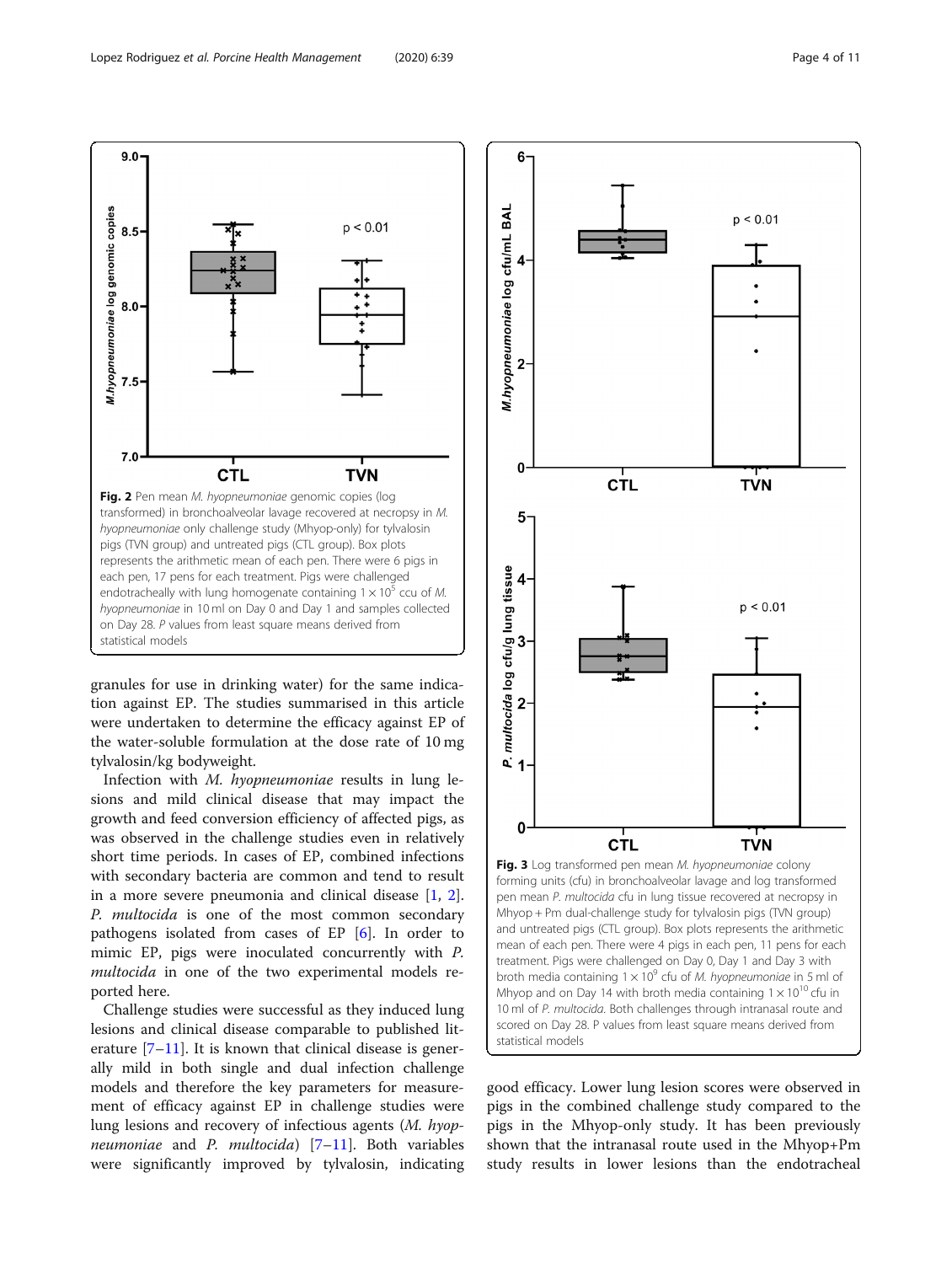<span id="page-4-0"></span>Table 1 Treatment efficacy of tylvalosin (TVN) and tylosin (TYL) against natural outbreaks of enzootic pneumonia associated with M. hyopneumoniae in Hungary and France

| Study                      | n   | Day 0                                  | Treatment success on study completion <sup>a</sup> |                                      |                                          |  |  |
|----------------------------|-----|----------------------------------------|----------------------------------------------------|--------------------------------------|------------------------------------------|--|--|
|                            |     | clinical<br>cases<br>n (% of<br>total) | n(%)                                               | Group comparison<br><i>p</i> -values | Non inferiority<br>p-values <sup>b</sup> |  |  |
| Hungary                    |     |                                        |                                                    |                                      |                                          |  |  |
| <b>TVN</b>                 | 255 | 12 (4.7%)                              | 11 (91.7%)                                         | 1.00                                 | 0.04                                     |  |  |
| <b>TYL</b>                 | 241 | 15 (6.2%)                              | 13 (86.7%)                                         |                                      |                                          |  |  |
| France                     |     |                                        |                                                    |                                      |                                          |  |  |
| <b>TVN</b>                 | 183 | 18 (9.8%)                              | 13 (72.2%)                                         | 0.01                                 | < 0.01                                   |  |  |
| <b>TYL</b>                 | 182 | 24 (13.2%)                             | $6(25.0\%)$                                        |                                      |                                          |  |  |
| <b>Both sites combined</b> |     |                                        |                                                    |                                      |                                          |  |  |
| <b>TVN</b>                 | 438 | 30 (6.8%)                              | 24 (80.0%)                                         | 0.03                                 | < 0.01                                   |  |  |
| <b>TYL</b>                 | 423 | 39 (9.2%)                              | 19 (48.7%)                                         |                                      |                                          |  |  |

M. hyopneumoniae and other bacteria including P. multocida were isolated at both sites prior to Day 0

 $n$  Number of pigs

<sup>a</sup> Absence of treatment failures and relapses through to Day 13

bNon-inferior to control product (Farrington Manning  $p \leq 0.05$  indicates non inferiority to control product)

route used in the Mhyop-only study [\[12\]](#page-10-0). Other factors that could explain this difference are the challenge strain and possibly the use of lung homogenate rather than pure culture as the challenge material [\[13](#page-10-0)]. Regardless of the challenge model, the relative improvement compared to the control group ( $\sim 60\%$ ) was similar in both studies, indicating consistent efficacy.

Recent data indicates that susceptibility of M. hyopneumoniae to tylvalosin is high and that tylvalosin can be bactericidal at concentrations above MIC [\[14](#page-10-0)]. The

Table 2 Metaphylactic efficacy of tylvalosin (TVN) compared with unmedicated controls (CTL) during natural outbreaks of enzootic pneumonia associated with M. hyopneumoniae in Hungary and France

|                            | Healthy on |       |        | Frequency of new cases |          |  |  |  |
|----------------------------|------------|-------|--------|------------------------|----------|--|--|--|
|                            | Day 0      | Day 5 | Day 13 | Day 5-13               |          |  |  |  |
|                            | n          | n     | n      | n (%)                  | p-value* |  |  |  |
| <b>Hungary</b>             |            |       |        |                        |          |  |  |  |
| <b>TVN</b>                 | 239        | 226   | 224    | $2(0.9\%)$             | 0.03     |  |  |  |
| CTI.                       | 219        | 201   | 192    | 9(4.5%)                |          |  |  |  |
| <b>France</b>              |            |       |        |                        |          |  |  |  |
| <b>TVN</b>                 | 165        | 111   | 106    | 5(4.5%)                | 0.02     |  |  |  |
| CTI.                       | 157        | 106   | 91     | 15 (14.2%)             |          |  |  |  |
| <b>Both sites combined</b> |            |       |        |                        |          |  |  |  |
| <b>TVN</b>                 | 404        | 340   | 330    | 7(2.1%)                | < 0.01   |  |  |  |
| CTL                        | 376        | 307   | 283    | 24 (7.8%)              |          |  |  |  |

M. hyopneumoniae and other bacteria including P. multocida were isolated at both sites prior to Day 0

\* p-value from logistic model with random effect of pen in each site and random effect of site in combined analysis

expected efficacy based on previously obtained MIC data was confirmed in the studies summarised in this article. A potential bactericidal effect in vivo is supported by the lower recovery of M. hyopneumoniae from the lungs compared to untreated pigs in both challenge studies, four weeks after infection and 8–9 days after treatment.

There are no published data on susceptibility of P. multocida to tylvalosin but the MIC value for tylvalosin



Fig. 4 Incidence of new clinical cases for tylvalosin pigs (TVN group) and untreated pigs (CTL group) in the healthy population (data of 2 sites combined). Pigs in the TVN pens received Aivlosin in drinking water at 10 mg tylavlosin/kg body weight daily for 5 consecutive days. Pigs in the CTL pens were left untreated. A pig was clased as new case if it was deemed healthy at the start of the evaluation period but met the clinically affected criteria (see Table [4\)](#page-7-0) up to Day 13. \* Log-rank P-value from testing homogeneity of survival curves for event day over strata indicates more new cases in untreated pigs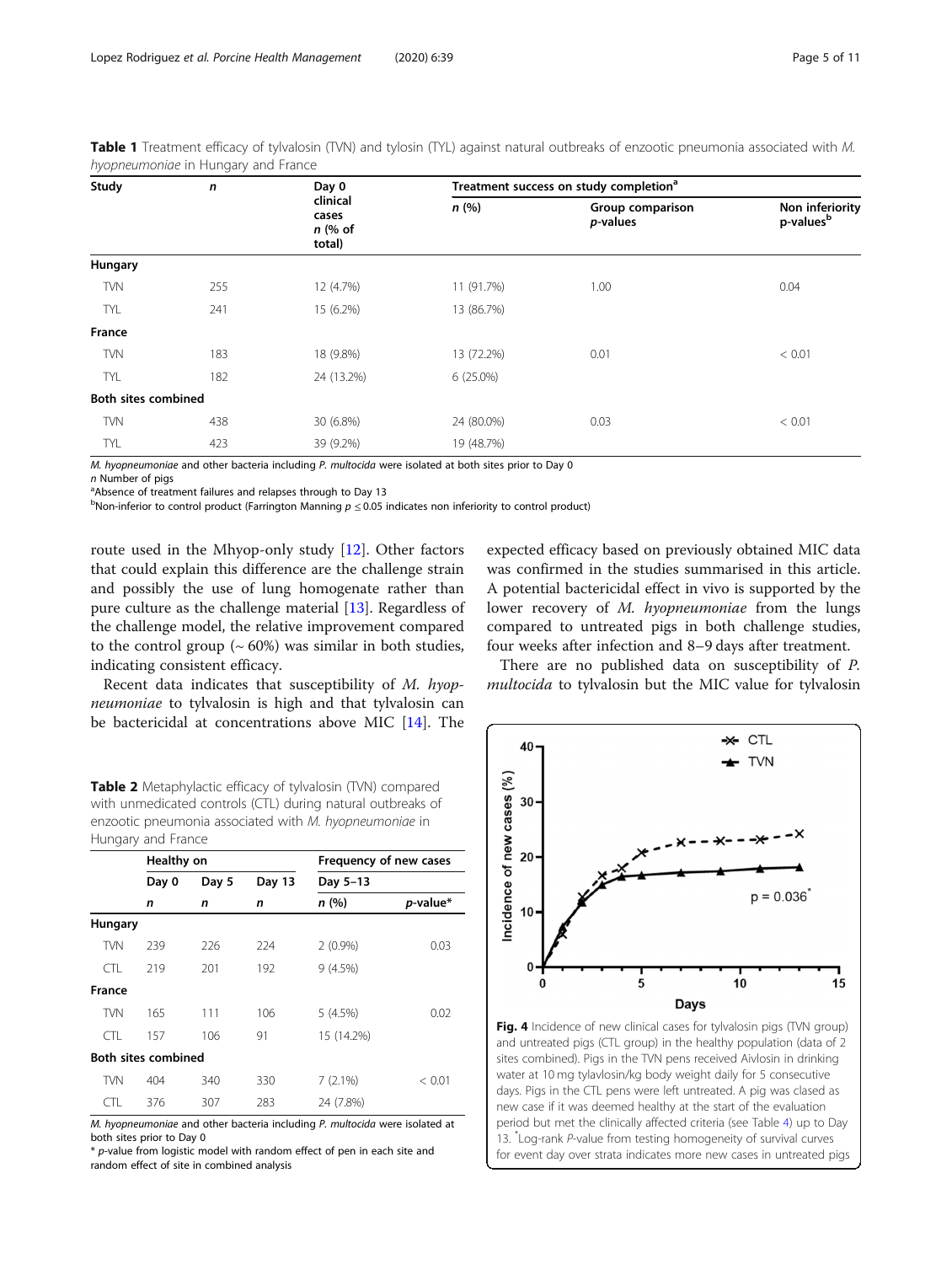against the strain used in the Mhyop+Pm dual challenge study was very high ( $\geq 128 \mu g/ml$ ). Despite this, clinical efficacy was demonstrated by reduction in lung lesions and bacterial recovery in the Mhyop+Pm dual challenge study. Previous reports have suggested that in vitro susceptibility is not always predictive of in vivo efficacy because the methodology used in the sensitivity testing may affect the results [\[15\]](#page-10-0). A disconnect between MIC and clinical efficacy has been previously reported for macrolides against respiratory pathogens in calves and swine [[16](#page-10-0), [17](#page-10-0)] and this disconnect is reinforced by data presented here.

Furthermore, it is well known that macrolides, including tylvalosin, have immunomodulatory effects which may impact in vivo efficacy [\[18](#page-10-0), [19](#page-10-0)]. Increasing evidence demonstrates that tylvalosin exerts such effects by increasing the apoptosis of porcine neutrophils and macrophages, increasing the release of Lipoxin A4 and Resolvin D1, while inhibiting the production and release of pro-inflammatory Leukotriene B4, Interleukin-8 and Interleukin-1 $\alpha$  [[18\]](#page-10-0). These highly complex interactions may have aided the fight against disease.

Typically, infection with M. hyopneumoniae is a chronic problem within a commercial unit, often spreading slowly but causing associated clinical signs and marked production losses [[20,](#page-10-0) [21\]](#page-10-0). However, studies with seeder pigs have shown that infection can spread more rapidly, within just 14 days of initial exposure, although this may not result in overt clinical signs in all affected pigs [[9\]](#page-10-0). The use of vaccination or high health status disease free pigs may allow for a degree of control of respiratory disease associated with M. hyopneumoniae  $[1, 22]$  $[1, 22]$  $[1, 22]$  $[1, 22]$ . However, these approaches are not always successful in preventing disease as observed in these field studies where EP outbreaks were declared despite vaccination. To maintain welfare, affected pigs need to be treated with an effective antimicrobial  $[1]$  $[1]$ . In the challenge studies, the microbiological results showed a clear benefit to general health of tylvalosin compared with placebo. In the context of naturally occurring infections, reducing the prevalence of M. hyopneumoniae infection could be expected to markedly decrease subsequent episodes of respiratory disease amongst the pigs sharing the same air space and physical contact. The field studies were undertaken in order to test this hypothesis.

From a judicious use perspective, initiation of treatment in the field studies was only undertaken once EP had been diagnosed and after at least 30% of the pens had at least 10% animals that were clinically affected and intervention was justified. Diagnosis of EP in the field was based on clinical signs, epidemiology and typical lesions in previous batches of animals, and confirmation of M. hyopneumoniae infection by PCR [\[2](#page-9-0)]. The value of PCR testing in determining the presence of specific infective agents was confirmed in these field studies. Its principal advantage is to avoid the difficult and time consuming exercise of culturing fastidious organisms from imperfect sampling. Unfortunately, the results of oral fluid samples collected from ropes hung in the pens proved to be extremely erratic and provided no usable data for efficacy evaluation. This highlighted the limited value of this technique in these studies, probably due to the inconsistency with which animals chewed on the ropes and potentially complicated by inconsistent excretion of pathogens in saliva by infected pigs [\[23\]](#page-10-0). However, they were useful to demonstrate the presence of infection. Considering the low sensitivity of the test, the fact that oral fluids of several pens tested positive is indicative of high circulation of M. hyopneumoniae in the unit [\[23](#page-10-0)].

Commercially available formulations of tylvalosin and injectable tylosin were used, and the control product was used in accordance with the authorised directions for use at the highest approved dose rate for the condition. There is no clear explanation for the poor treatment success rate for pigs treated with tylosin in France. The isolates of M. hyopneumoniae tested were susceptible to tylosin at both sites and no protocol deviations were reported for administration of tylosin. The level of viral infection circulating within the barn may partially explain lack of efficacy, but it would be expected to have affected both groups equally. Altogether, field data supported a better clinical efficacy of tylvalosin administered in drinking water for 5 day than an injectable formulation of tylosin for 3 days for the treatment and metaphylaxis of EP.

The field data shows that disease progressed similarly in the first 2–3 days of the outbreak in untreated pigs and TVN. Animals developing clinical signs during the first days of the outbreak were almost certainly incubating the disease prior to or at start of medication. Therefore, the outcome of the intervention measured on completion of the full course of treatment is a useful parameter to evaluate metaphylaxis efficacy. The field studies show that once the drug is given sufficient time to exert its full effect, the disease continued to progress at a higher rate in the unmedicated pigs than those in TVN.

## Conclusions

The studies presented have demonstrated that tylvalosin administered via drinking water at 10 mg/kg was safe and effective in the treatment and metaphylaxis of EP associated with M. hyopneumoniae with or without concurrent bacterial infections (notably P. multocida) both under controlled experimental conditions and those commonly encountered in the field.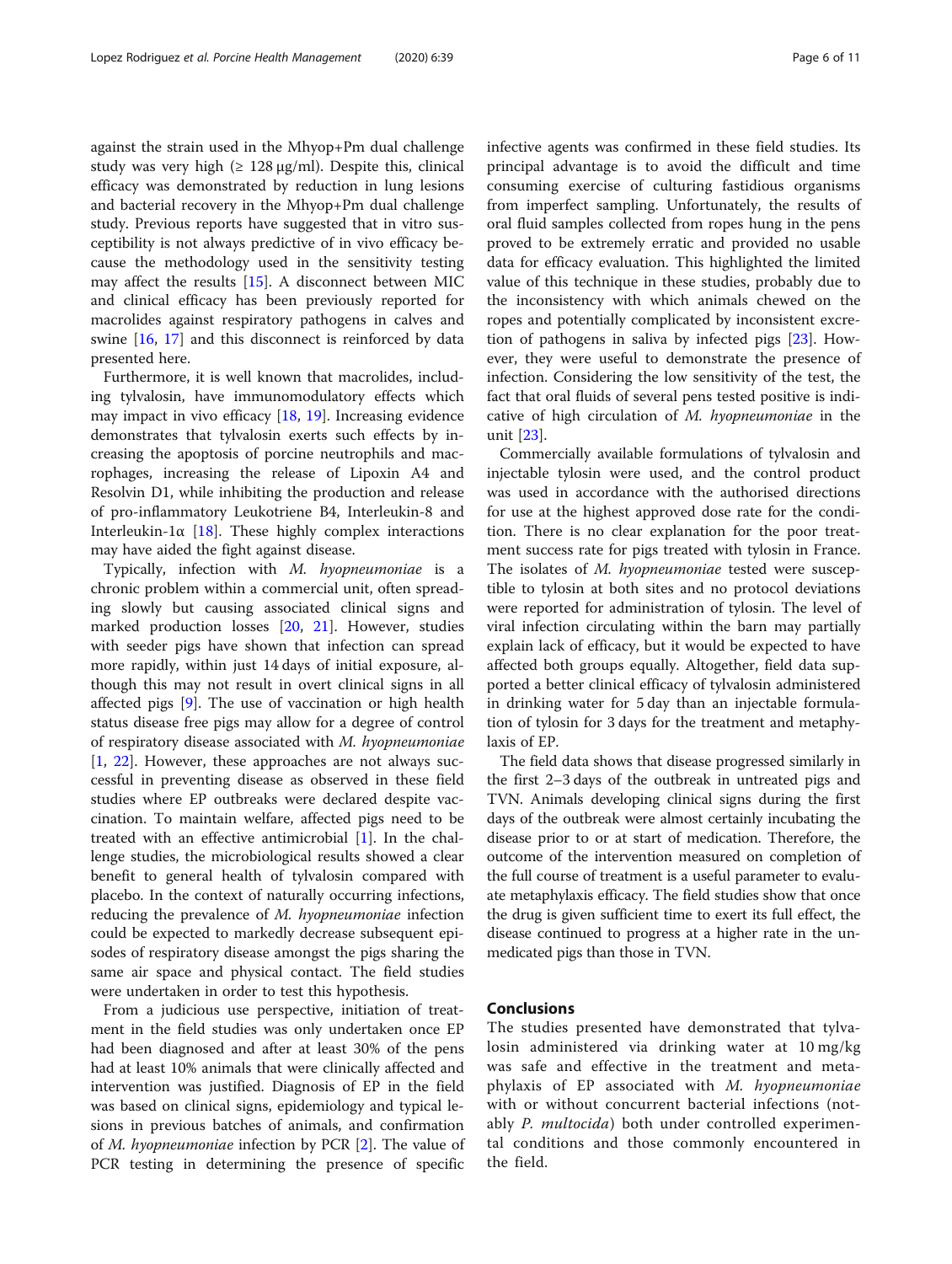## Materials and methods

All studies were conducted in accordance with the principles of Good Clinical Practice (GCP) and followed a randomised, controlled, blinded, parallel study design [[24\]](#page-10-0).

All studies were masked by person. Personnel assessing efficacy variables were masked as to treatment allocation, and this masking was maintained throughout; personnel involved in administering the medications were unmasked and did not participate in any efficacy observations.

For all studies, pigs in the TVN group received tylvalosin administered via the drinking water at the nominal daily dose rate of 10 mg/kg bodyweight for five consecutive days. In the field studies, clinically affected pigs in the TYL group received tylosin (Pharmasin®, Huvepharma NV) administered intramuscularly (IM) at 10 mg/kg for three consecutive days. Animals that were treatment failures in the field or that relapsed after completion of the course of treatment received a single IM injection of tulathromycin (Draxxin® 100, Zoetis) at 2.5 mg/kg as a rescue therapy.

#### Animal husbandry & housing

In the series of two challenge studies, commercial Landrace/Large White/Duroc pigs (aged 3–5 weeks old) were confirmed negative for M. hyopneumoniae antibodies by enzyme linked immuno-sorbent assay (ELISA) testing prior to challenge. In the Mhyop-only challenge study, a subsample of 36 randomly selected pigs  $({\sim}17%)$  were also tested for M. hyopneumoniae by PCR on nasal swabs and all samples were negative. Enrolled animals had no clinical signs of other respiratory, enteric or systemic disease. Pigs were housed in multiple separate pens in semi-containment accommodation sharing the same airspace. In the Mhyop-only challenge study, each treatment group consisted of 102 pigs housed in 17 pens with 6 pigs each. In the Mhyop+Pm study, there were 11 pens with four pigs each in each treatment group  $(n =$ 44 pigs per group). The accommodations were cleaned and thoroughly disinfected prior to introduction of the piglets. The accommodations had artificial lighting and ventilation and were maintained at an appropriate temperature using wall fan heaters and additional heat lamps if required. Animals were fed a suitable commercially available antibiotic-free pig feed twice daily at an appropriate rate for animals of this age. Water was provided ad libitum.

In the field studies, typical commercial premises were utilised, with the pre-existing accommodation with slatted floors and feeding regimes. A total of 496 pigs were enrolled in a site in Hungary and 365 pigs in a site in France. Within each house, pens (22 pens each containing 22–24 pigs in Hungary or 36 pens each containing 9–11 pigs in France) were supplied with water from two different water lines. Each water line was connected to a proportioner system to allow administration of either medicated or non-medicated water in accordance with the pre-determined allocation plan. Water lines were mounted in chess-board pattern to ensure that pens of both groups were equally distributed across the pig unit.

#### Laboratory efficacy challenge studies design

In the Mhyop-only challenge study, pigs were inoculated with lung homogenate containing approximately  $1 \times 10^5$ ccu of a well characterised M. hyopneumoniae strain in 10 ml [[25\]](#page-10-0). Each pig was given 10 ml of challenge endotracheally on Days 0 and 1. Animals in the TVN group were given medicated water daily for 5 days at the onset of coughing (from Day 14 to 19). All animals were euthanized on Day 28.

In the Mhyop+Pm dual challenge study, each pig was inoculated with broth media containing approximately  $1 \times 10^9$  cfu of M. hyopneumoniae in 5 ml on Days 0, 1 and 2 and approximately  $1 \times 10^{10}$  cfu of *P. multocida* in 10 ml on Day 14, both recently isolated in the UK. Inoculations were given intranasally using a syringe and an aerosol adapter, with approximately half of the challenge material administered to each nostril. Animals in the TVN group were given medicated water daily for 5 days at the onset of clinical signs (from Day 15 to 20). All animals were euthanised on Day 28.

In vitro minimum inhibitory concentrations (MICs) for M. hyopneumoniae were determined by standard broth microdilution MIC methodology specifically modified using Friis medium for growing Mycoplasma species and Mueller Hinton broth for bacteria [\[26,](#page-10-0) [27\]](#page-10-0). MICs for tylvalosin against these challenge strains were 0.008 μg/ ml for 232MP and 0.015 μg/ml for 42P11. The MIC for tylvalosin against P. multocida Y05576 was > 128 μg/ml.

In both studies, animals were observed daily for general health and clinical signs of respiratory disease. Rectal temperatures were recorded and animals were weighed at the start of medication and at study end. Observations were used to ascribe clinical scores in accordance with the categorisation shown in Tables [3](#page-7-0) and [4](#page-7-0). Body weights were used to calculate daily weight gain as the body weight at the study end minus the body weight at the start of medication divided by the number of days in that period. At examination post mortem, samples of lung lavage and lung tissue were collected for microbiology, and lung lesions were scored based on the percentage of gross lesions in each of the lung lobes. The percentage for each lobe was summarized and then weighted for each lobe to give an overall score for each animal. Lung lobe weighting was predefined based on the ratio of individual lobes to total lung mass using slightly different criteria between the site in the Mhyop-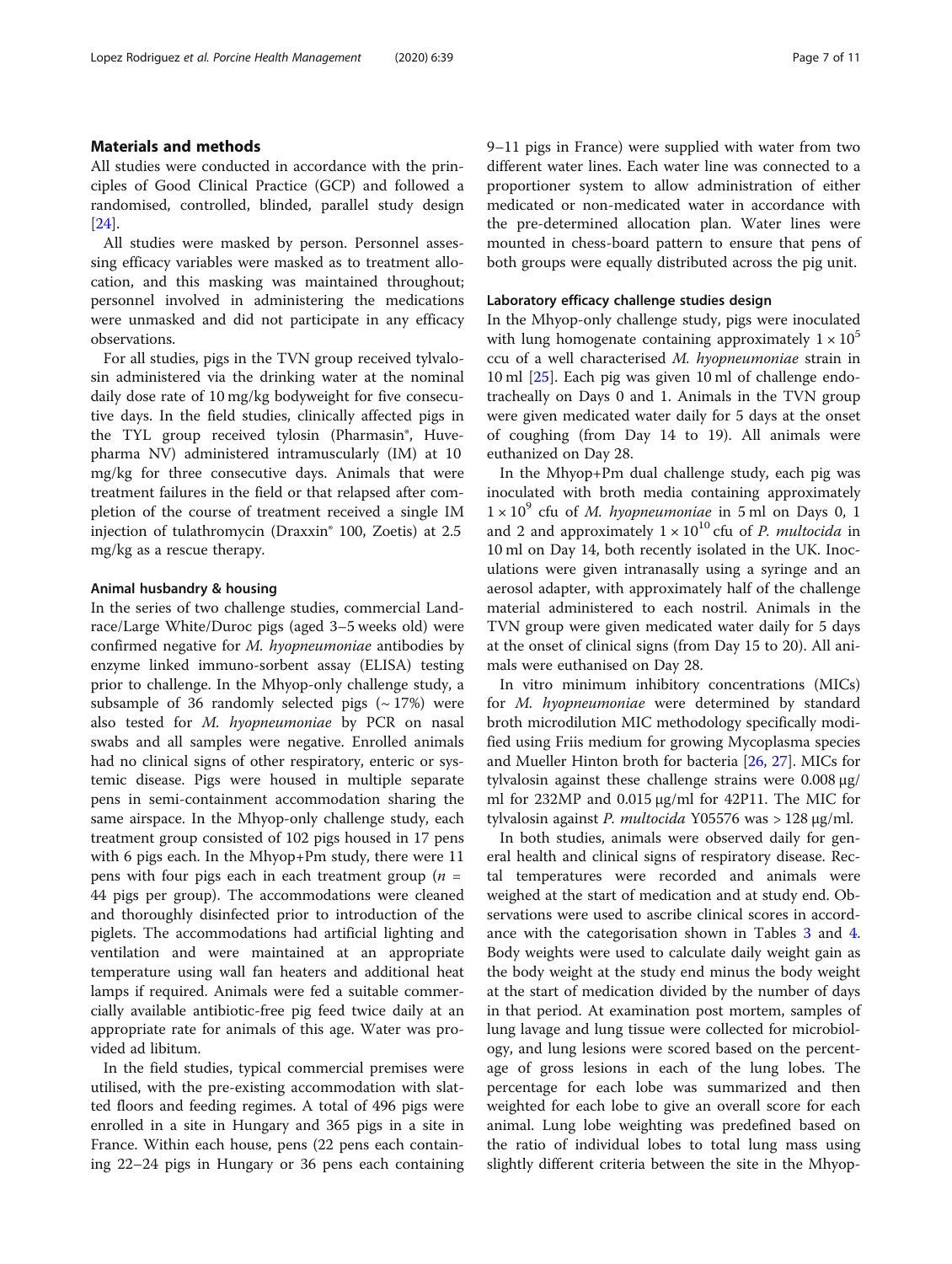| Parameter             | Score                  |                                                             |                                                               |                                                           |  |  |  |
|-----------------------|------------------------|-------------------------------------------------------------|---------------------------------------------------------------|-----------------------------------------------------------|--|--|--|
|                       | 0                      |                                                             | $\overline{2}$                                                | 3                                                         |  |  |  |
| Rectal<br>temperature | $37.5 °C -$<br>39.5 °C | $39.5 °C - 40.0 °C$                                         | $>$ 40.0 °C = 40.9 °C                                         | $\geq$ 41.0 °C or < 37.5 °C                               |  |  |  |
| Demeanour             | Normal                 | Mild Depression<br>(reduced activity, reduced<br>alertness) | Moderate Depression<br>(reluctance to rise, reduced appetite) | Severe Depression<br>(recumbence, moribund)               |  |  |  |
| Nasal discharge       | Absent                 | Serous                                                      | Seromucoid                                                    | Mucoid                                                    |  |  |  |
| Coughing              | Absent                 | $1-2$ dry cough                                             | $>$ 2 dry cough or 1–2<br>productive coughs                   | > 2 productive coughs                                     |  |  |  |
| Respiration           | Normal                 | Mild<br>(Slightly increased<br>rate or effort)              | Moderate<br>(More pronounced increased rate and<br>effort)    | Severe<br>(Respiratory distress, open mouth<br>breathing) |  |  |  |

<span id="page-7-0"></span>**Table 3** System of categorisation of clinical scores in Mhyop+Pm dual-challenge study

only challenge (left apical 10%, left cardiac 10%, left diaphragmatic 25%, right apical 10%, right cardiac 10%, right diaphragmatic 25% and intermediate 8%) and the Mhyop+Pm dual challenge study (left apical 6%, left cardiac 10%, left diaphragmatic 31%, right apical 5%, right cardiac 10%, right diaphragmatic 30% and intermediate 8%), although both scoring systems had a maximum score possible of 100 and are comparable [[28\]](#page-10-0).

Lung lavage was collected from each animal at necropsy (after removal and scoring of lungs but before collection of tissue samples) using 50 ml sterile phosphate buffered saline (PBS) per pig. The PBS was introduced into the lungs via the trachea and the lungs massaged to ensure distribution of the PBS throughout the lungs. Lung fluid was then collected by inverting the lungs over a suitable sterile container. Lavage samples in the Mhyop-only study was submitted to PCR for M. hyopneumoniae as previously described [\[29\]](#page-10-0). In the Mhyop+Pm dual-challenge study, lung lavage was used for M. hyopneumoniae culture and lung tissue for P. multocida. For M. hyopneumoniae counts, lung lavage was placed in Mycoplasma broth and thereafter inoculated onto Mycoplasma agar plates. The resultant colonies were counted after incubation for 10 to 14 days. For P. multocida, lung samples were homogenised and the homogenate was diluted in peptone water. Aliquots of homogenate dilution were placed on the surface of 5% sheep blood agar plates and incubated overnight for 16 to 24 h.

## Field studies design

In the field studies, two commercial farms were selected, one in Hungary and one in France, where previous outbreaks of EP had been reported. Both farms vaccinated against M. hyopneumoniae and PCV2 at weaning. In addition, the site in Hungary also vaccinated against Actinobacillus pleuropneumoniae during the nursery period. After study enrolment, apart from vaccination, pigs in both sites did not receive any mass medication other than tylvalosin in water. Pigs from a single batch were randomised to pens on arrival at the fattening unit at approximately 11 weeks of age in both sites. At the onset of the EP outbreak (approximately 16 weeks of age in both sites), each water line was randomly assigned to either group A and given TVN, or group B in which pigs classed as clinically affected were treated with tylosin injections (TYL), whilst healthy in contact pigs were left unmedicated as controls (CTL) to allow metaphylaxis evaluation. Enrolled animals had no clinical signs of other respiratory, enteric or systemic disease.

## Diagnosis of EP in the field outbreak

Prior to study start, the presence of EP in the enrolled pigs on each site was demonstrated by the presence of clinical signs and by isolation or PCR testing for specific bacteria in BAL from clinically affected pigs. To perform bronchoalveolar lavage washing, the animal was

Table 4 System of categorisation of clinical scores in M. hyopneumoniae alone challenge study and in both field studies

|               | Score Severity | <b>Clinical findings</b>                                                                                                              | <b>Clinically affected</b>            |
|---------------|----------------|---------------------------------------------------------------------------------------------------------------------------------------|---------------------------------------|
| $\Omega$      | Normal         | No abnormal respiratory findings                                                                                                      | No                                    |
|               | Mild           | Mildly abnormal character of respiration with or without other mild clinical signs                                                    | Yes, only if rectal $T \geq$<br>40 °C |
| $\mathcal{L}$ |                | Moderate Moderately abnormal character of respiration, may have mild depression and noticeable dyspnoea                               | Yes, independently of<br>rectal T     |
| 3             | Severe         | Severely abnormal character of respiration, may have moderate depression and pronounced dyspnoea;<br>mouth breathing may be observed. | Yes, independently of<br>rectal T     |

A new clinical case was a healthy in contact pig on Day 0 that met the clinically affected criteria any time after Day 0 up to study end. In the field, a treatment success was a clinically affected pig on Day 0 no longer meeting the criteria on treatment completion and not relapsing up to study end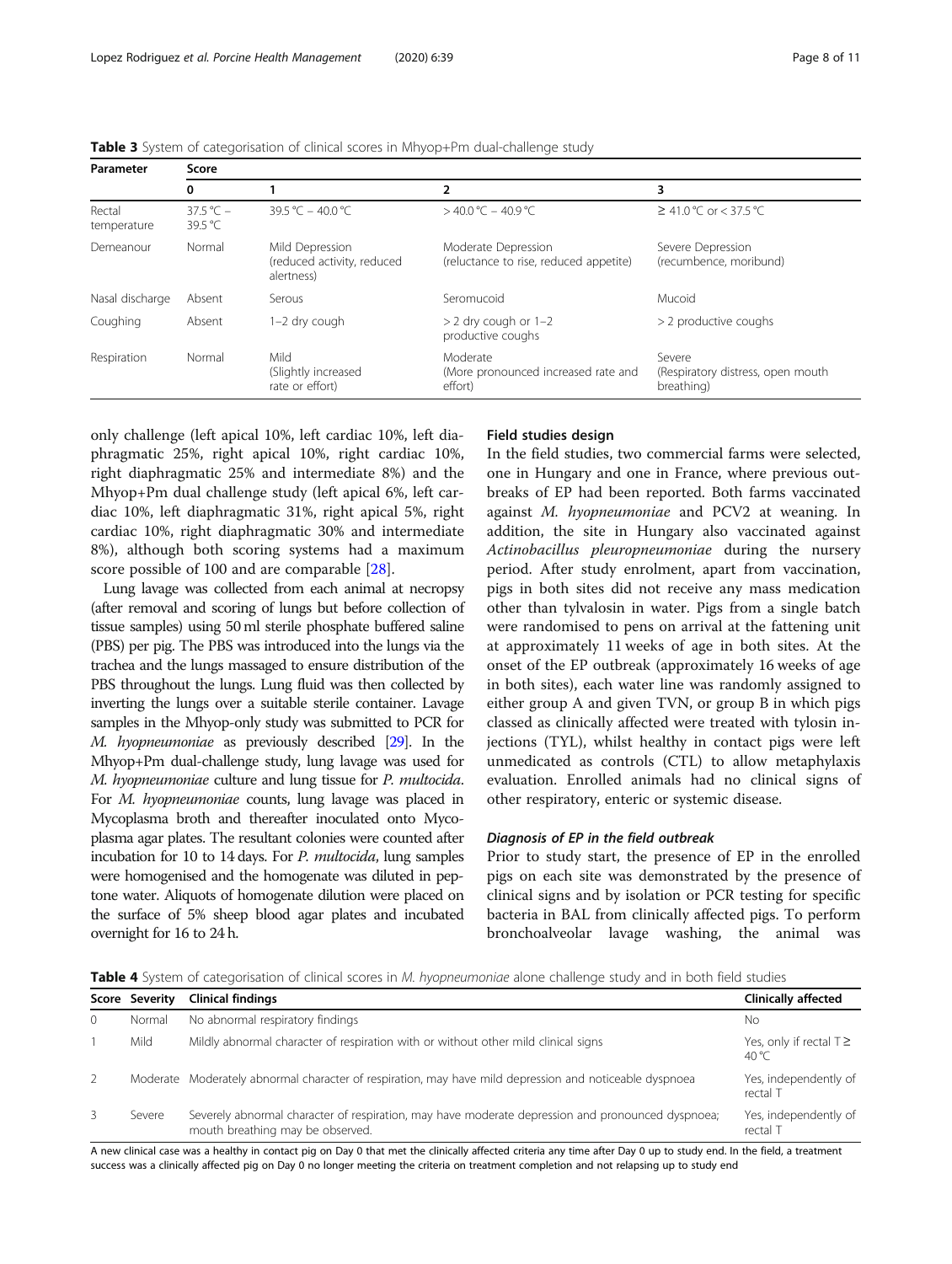restrained with a rope over the maxilla. The pig's mouth was be held open with a gag in order to insert the catheter between rope and palate in direction of pharynx. Lavage was collected with a sterile catheter. The catheter was deeply inserted into the trachea as the pig inspired, then rotated and moved up and down. Subsequently, 10 ml of 0.1 M PBS pH 7.4 containing 0.15 M NaCl will be introduced as deeply through the catheter and immediately aspirated. The recovered fluid was collected in sterile tubes.

Once at least 30% of pens had at least 10% of pigs in that pen classified as clinically affected, pneumonic lesions had been identified at necropsy and BAL samples from clinically affected pigs tested positive for M. hyopneumoniae by PCR, treatment of all clinically affected pigs and metaphylaxis of healthy in contact pigs commenced on Day 0. Pathogens involved in the outbreak were monitored by BAL collected from a selection of clinically affected pigs at the onset of the outbreak. The BAL samples were submitted to M. hyopneumoniae PCR and to bacteriology. The tip of the catheter  $({\sim}1 \text{ cm})$ used for BAL collection served as and was used for M. hyopneumoniae and M. hyorhinis isolation. In addition, oral fluids collected from cotton ropes hung for 30 min in a selection of pens on Day 0 were used to monitor respiratory pathogens [\[30](#page-10-0)]. These oral fluid samples were submitted for PCR testing for M. hyopneumoniae, porcine reproductive and respiratory syndrome (PRRS) virus, porcine circovirus type 2 (PCV2) and swine influenza virus (SIV). M. hyopneumoniae PCR in Hungary was conducted using a commercial kit (BactoReal<sup>®</sup>, Ingenetix) and in France using methodology as previously described [[31](#page-10-0)]. Tracheobronchial swabs were collected from clinically affected pigs around Day 0 and at intervals during the study for M. hyopneumoniae isolation.

At both study sites, the samples indicated high prevalence of M. hyopneumoniae and P. multocida (Table 5). In addition, field isolates of M. hyopneumoniae had MICs to tylvalosin of 0.008 μg/ml from the site in Hungary and  $\leq 0.002 \mu g/ml$  from the site in France for tylvalosin and values of 0.06 and 0.03 μg/ml, respectively, for the same isolates to tylosin.

Other bacteria also detected in BAL included Bordetella bronchiseptica, Glässerella parasuis, Streptococcus suis and Mycoplasma hyorhinis (Table 5). Results from PCR performed on oral fluids on treatment initiation day, showed that 5 of 21 pens in Hungary were positive for M. hyopneumoniae and all were negative for relevant viruses. In France, oral fluids were positive by PCR for PRRS virus in 30 of 36 pens and SIV in 22 of 36 pens on treatment initiation day and were negative for M. hyopneumoniae.

#### Assessment of treatment efficacy in field studies

Treatment efficacy was measured in terms of cure rates at treatment completion and relapse from completion of the course of medication (Day 3 or 5) through to study completion (Day 13). This variable was measured as those pigs that were clinically affected on Day 0, but no longer clinically affected (as categorised by the specified criteria, Table [4\)](#page-7-0) on treatment completion, and that did not relapse to study end on Day 13. Animals in either group that relapsed after completion of the course of treatment were medicated with tulathromycin as rescue therapy.

## Assessment of metaphylactic efficacy in field studies

In both field studies, metaphylaxis efficacy was evaluated by measuring the incidence of new clinical cases of respiratory disease in the healthy population of pigs (Table [2\)](#page-4-0). Healthy in contact pigs in the TVN pens received the same medication as the pigs enrolled in the treatment efficacy evaluation. Healthy in contact pigs in the TYL pens were left untreated and served as metaphylaxis control (CTL) group.

Metaphylactic efficacy was evaluated from tylvalosin treatment completion (Day 5) through to study completion (Day 13). Animals in both groups that were healthy on Day 5 but met the clinically affected criteria (Table [4](#page-7-0)) up to Day 13 were classed as new clinical cases and were medicated with tulathromycin as rescue therapy.

**Table 5** Frequency of bacterial isolation and M. hyopneumoniae presence by isolation or by PCR tests from bronchoalveolar lavage fluid or tracheobronchial swab samples before treatment initiation

| Study<br>site | <b>Number</b><br>οf<br>animals<br>sampled<br>(n) | Positive Isolation $(n)^a$ |     |              |    |    |              | <b>Positive</b> |                      |
|---------------|--------------------------------------------------|----------------------------|-----|--------------|----|----|--------------|-----------------|----------------------|
|               |                                                  | <b>APP</b>                 | Gla | <b>Ssuis</b> | Pm | Bb | <b>Mhyor</b> | Mhyop           | Mhyop<br>PCR $(n)^b$ |
| Hungary       | 13                                               |                            |     |              | 4  |    |              |                 | 10                   |
| France        |                                                  |                            |     | 14           |    | h  | 5            |                 | 4                    |

Gla Glässerella parasuis, Pm Pasteurella multocida, Mhyor Mycoplasma hyorhinis, Mhyop Mycoplasma hyopneumoniae, Bb Bordetella bronchiseptica, APP Actinobacillus pleuropneumoniae, Ssuis Streptococcus suis

<sup>a</sup>lsolation of pathogens was from BALF samples except for Mhyor and Mhyop which were from TBS

PCR was performed on BALF samples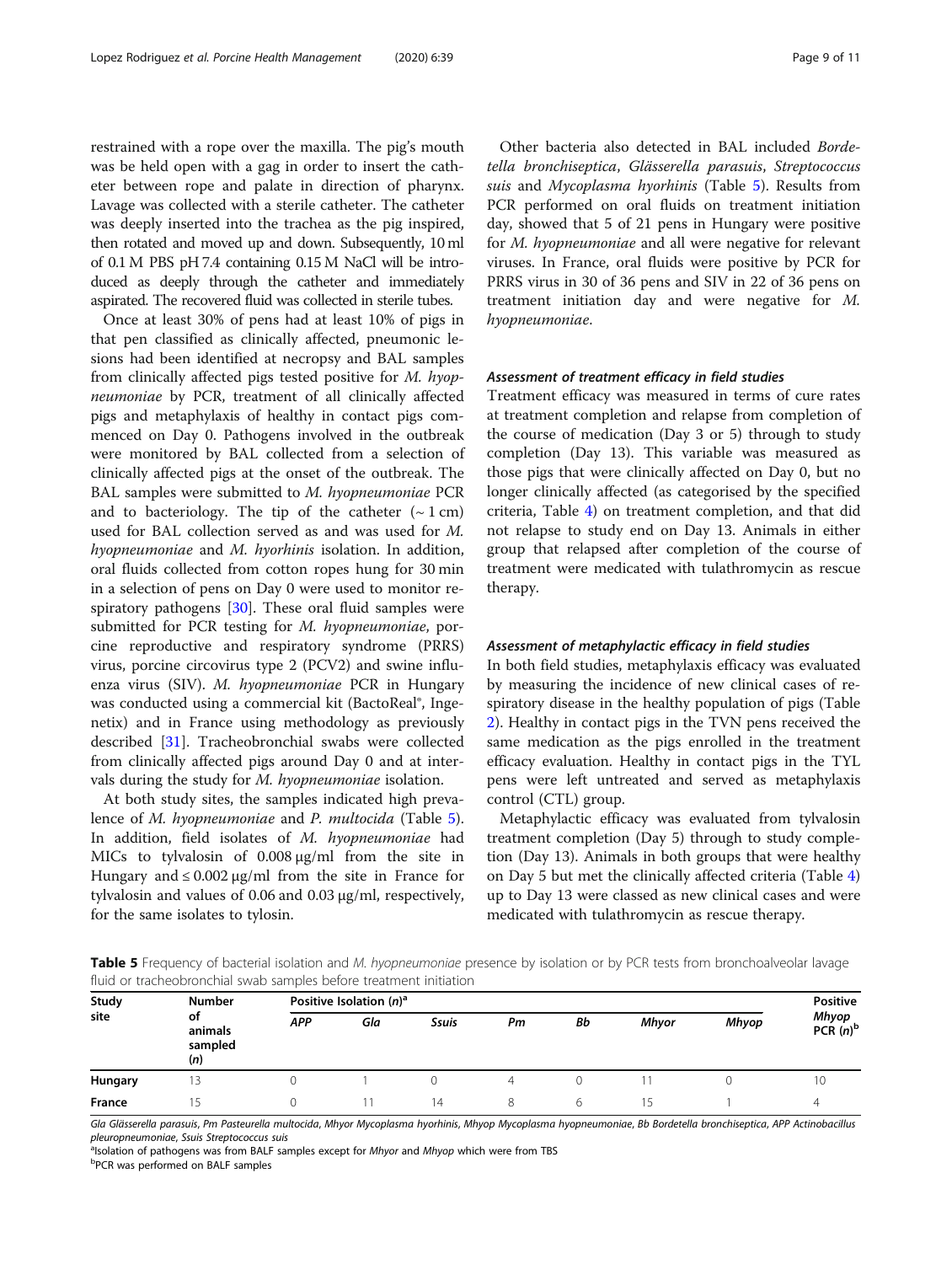## <span id="page-9-0"></span>Data analysis

In these studies, the experimental unit was the pen. When the individual pig was the unit of analysis, random effect of pen was included in the models when possible. The data were analysed using SAS® Version 9.4 (SAS Institute). The primary efficacy criterion of both challenge studies was pen arithmetic mean lung lesion score for the pigs in a pen and was analysed using a general linear model (GLM). Pen coughing score in the Mhyop-only challenge study was analysed as the percentage of pig-alive days in which pigs were observed to be coughing (range from 0 to 100%), using the same model and procedure as that for pen mean lung lesion score. Pen mean daily clinical scores were evaluated using a GLM. Pen mean M. hyopneoumiae genomic copies in the Mhyop-only study were analysed using GLM after log transformation.

In the Mhyop+Pm dual-challenge study,  $M$ . hyopneumoniae counts recovered from lung lavage of individual pigs was analysed by SAS Mixed Procedure and P. multocida counts recovered from lung tissue with a GLM. For both, the pen mean count was calculated and log transformed and compared between groups. The proportion of samples positive to either pathogen in the dual-challenge study was analysed using a logistic model. Data of field studies were analysed separately for each site and further evaluated in a multi-centre analysis. In the field studies, the primary variable for treatment efficacy was 'treatment success' for pigs clinically affected on Day 0. This was a binary variable where the proportion of treatment success pigs was evaluated using a logistic model with random effect of pen in individual sites, and random effect of site for the multi-centre analysis. In addition, treatment success was evaluated with a non-inferiority test (Farrington Manning) by comparing TVN and TYL (pre-defined non-inferiority margin 20%). Evaluation of metaphylactic efficacy was evaluated by comparison of the primary variable incidence of new cases of respiratory disease in the healthy population from treatment completion to study end. This was a binary variable where the incidence of new cases of respiratory disease was evaluated using a logistic model with random effect of pen in individual sites and random effect of site for the multi-site analysis. In addition, disease incidence data were analysed using survival analysis on data of both sites combined.

#### Abbreviations

APP: Actinobacillus pleuropneumoniae; BAL: Bronchoalveolar lavage; CTL: Control; DNA: Deoxyribonucleic acid; e.g.: For example; ELISA: Enzyme linked immunosorbent assay; EP: Enzootic pneumonia; GLM: General linear model; IM: Intramuscular; log: Logarithm; Mhyop: M. hyopneumoniae; Mhyop+Pm: M. hyopneumoniae + P. multocida; MIC: Minimum inhibitory concentration; PBS: Phosphate buffered saline; PCR: Polymerase chain reaction; PCV2: Porcine circovirus type 2; PRRS: Porcine reproductive and respiratory syndrome; SAS: Statistical analysis software (SAS Institute, North Carolina); SD: Standard deviation; SIV: Swine influenza virus; TVN: Tylvalosin; TYL: Tylosin; vs.: Versus

#### Acknowledgements

The authors wish to acknowledge the contributions made by the technicians, laboratory and local veterinary staff, the farmers and all personnel involved with animal husbandry and the day-to-day conduct of these studies, without whom successful completion would have been impossible. In particular, Mohamed Dia and Eric Pagot (CTPA, Ploufragan, France) and Jozsef Földi (Euvet, Hungary) provided invaluable assistance at the field sites in France and Hungary, respectively, and the contribution of John RC Hales towards the preparation of the manuscript is gratefully acknowledged.

#### Authors' contributions

ALR and HAB were responsible for the study designs, oversaw the conduct of the studies and were major contributors to the manuscript. CR, RS and MJG were responsible for the conduct of the challenge studies. ACB was responsible for the statistical analyses in Europe and RD in the USA. PS and AM monitored the field studies. All authors read and approved the final manuscript.

#### Funding

These studies were fully funded by ECO Animal Health UK.

#### Availability of data and materials

Due to confidentiality agreements with research collaborators and commercially sensitive nature of the research, data are subject to access restriction. Please contact the corresponding author for any request.

#### Ethics approval and consent to participate

These studies were approved by the relevant Clinical governance committees and were undertaken in compliance with the Animals (Scientific Procedures) Act 1986 under a UK Home Office Licence, or other local regulations, as appropriate. In the field studies, informed owner consent was obtained prior to initiation at each farm and a test permit was granted by local agencies.

#### Competing interests

The authors confirm that they have no personal undeclared competing interests.

#### Author details

<sup>1</sup>ECO Animal Health Ltd., London, UK. <sup>2</sup>Berge Veterinary Consulting BV Vollezele, Belgium. <sup>3</sup>Moredun Scientific, Bush Loan, Penicuik, UK. <sup>4</sup>Veterinary Resources Inc., Ames, IA, USA. <sup>5</sup>Rickie J. Domangue Statistical Consulting Services, Broadway, VA, USA. <sup>6</sup>ECO Animal Health Inc., Princeton, NJ, USA.<br><sup>7</sup>Charles Piver Laboratories Edinburgh Ltd. Edinburgh LIK. <sup>8</sup>Parscivet. Charles River Laboratories Edinburgh Ltd, Edinburgh, UK. <sup>8</sup>Parscivet Gerstheim, France.

#### Received: 25 August 2020 Accepted: 24 November 2020 Published online: 04 December 2020

#### References

- 1. Maes D, Sibila M, Kuhnert P, Segales J, Haesebrouck F, Pieters M. Update on mycoplasma hyopneumoniae infections in pigs: knowledge gaps for improved disease control. Transbound Emerg Dis. 2018;65(Suppl 1):110–24. <https://doi.org/10.1111/tbed.12677>.
- 2. Pieters MG, Maes D. Mycoplasmosis. In: Zimmerman JJ, Karriker LA, Ramirez A, Schwartz KJ, Stevenson GW, Zhang J, editors. Diseases of swine. 11th ed. Hoboken: Wiley Blackwell; 2019. p. 863–83.
- 3. CVMP European public assessment report (EPAR) for Aivlosin [Available from: [https://www.ema.europa.eu/en/documents/product-information/](https://www.ema.europa.eu/en/documents/product-information/aivlosin-epar-product-information_en.pdf) [aivlosin-epar-product-information\\_en.pdf\]](https://www.ema.europa.eu/en/documents/product-information/aivlosin-epar-product-information_en.pdf).
- 4. Nanjiani IA, McKelvie J, Benchaoui HA, Godinho KS, Sherington J, Sunderland SJ, et al. Evaluation of the therapeutic activity of tulathromycin against swine respiratory disease on farms in Europe. Vet Ther. 2005;6(2): 203–13.
- 5. Vicca J, Maes D, Jonker L, de Kruif A, Haesebrouck F. Efficacy of in-feed medication with tylosin for the treatment and control of mycoplasma hyopneumoniae infections. Vet Rec. 2005;156(19):606–10.